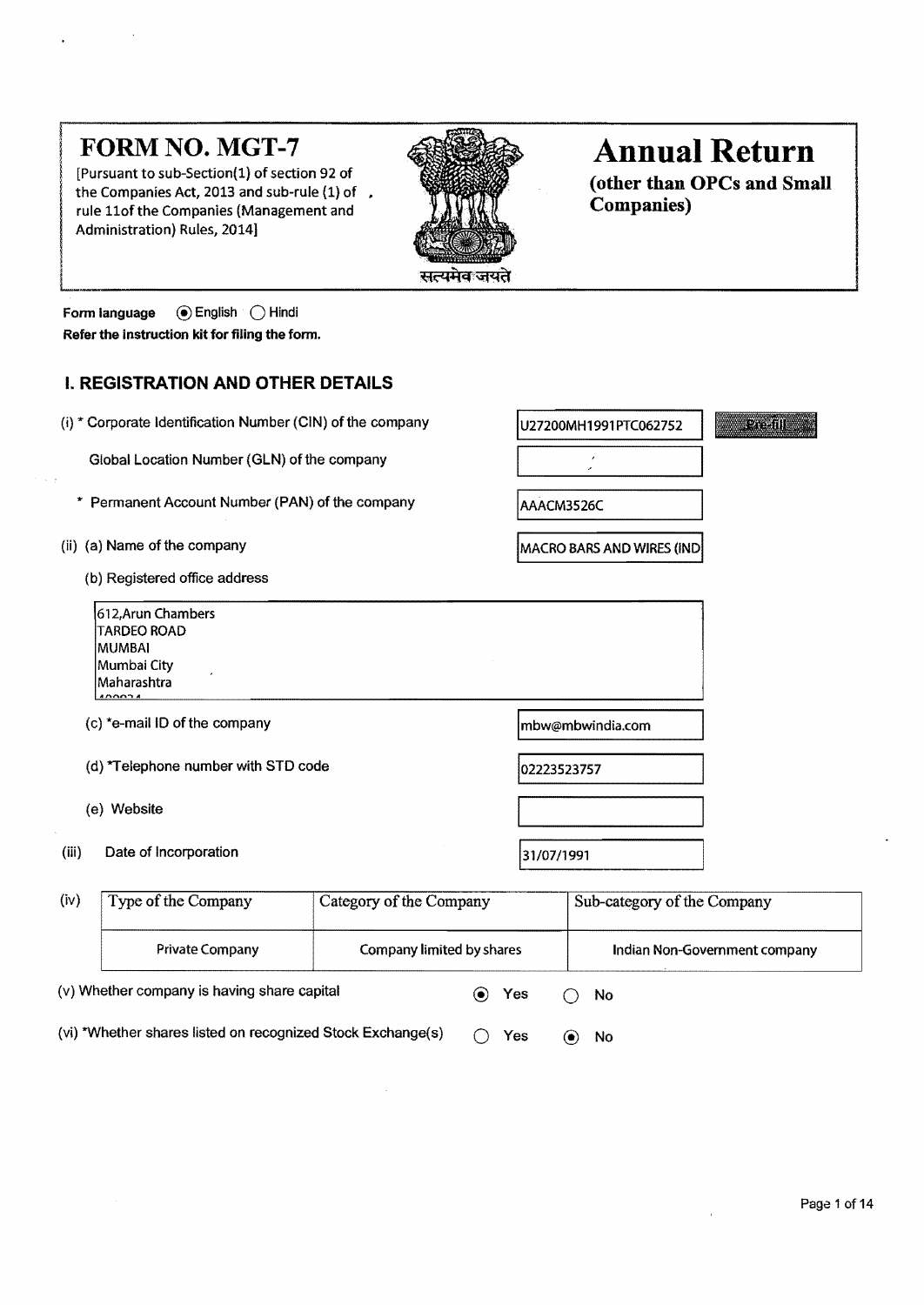| (vii) *Financial year From date  01/04/2020                                                         |             | (DD/MM/YYYY) To date            |     | 31/03/2021 |           | (DD/MM/YYYY) |  |
|-----------------------------------------------------------------------------------------------------|-------------|---------------------------------|-----|------------|-----------|--------------|--|
| (viii) *Whether Annual general meeting (AGM) held                                                   |             | Yes<br>$\left( \bullet \right)$ |     | No         |           |              |  |
| (a) If yes, date of AGM                                                                             | 30/11/2021  |                                 |     |            |           |              |  |
| (b) Due date of AGM                                                                                 | 130/09/2021 |                                 |     |            |           |              |  |
| (c) Whether any extension for AGM granted                                                           |             | $\left( \bullet \right)$        | Yes | No.        |           |              |  |
| (d) If yes, provide the Service Request Number (SRN) of the application form filed for<br>extension |             |                                 |     |            | T44701324 | $27 - 01$    |  |
| (e) Extended due date of AGM after grant of extension                                               |             |                                 |     | 30/11/2021 |           |              |  |
| <b>II. PRINCIPAL BUSINESS ACTIVITIES OF THE COMPANY</b>                                             |             |                                 |     |            |           |              |  |

\*Number of business activities  $|_1$ 

| S.No | Main<br>Activity<br>aroup code | Description of Main Activity group Business | <b>Activity</b><br>Code | Description of Business Activity | $\frac{1}{6}$ of tumover<br>of the<br>company |
|------|--------------------------------|---------------------------------------------|-------------------------|----------------------------------|-----------------------------------------------|
|      | v                              | Manufacturing                               | IC7                     | Metal and metal products         | 100                                           |

### **III. PARTICULARS OF HOLDING, SUBSIDIARY AND ASSOCIATE COMPANIES (INCLUDING JOINT VENTURES)**

\*No. of Companies for which information is to be given  $\vert_0$ **Pre-fill All** 

| S.No | Name of the company | CIN/FCRN | Holding/Subsidiary/Associate/<br>Joint Venture | % of shares held |
|------|---------------------|----------|------------------------------------------------|------------------|
|      |                     |          |                                                |                  |

# IV. **SHARE CAPITAL, DEBENTURES AND OTHER SECURITIES OF THE COMPANY**

### (i) \*SHARE CAPITAL

(a) Equity share capital

| <b>HILLS AND REPORTS</b>                     | ear I undskipperaat Am<br>in a guidhean ainm a ainm an<br>الطعود المتعاليهم المتضاد المتحدث المرادا المتحال والمستقطع والمستحدث والمتحدث والمتحدث والمستحدث المتحالة والمحالة | ing finansalimi el liv | - Lundi Hara Marin<br>n for a company of providers and company<br>and and the company of the space of the first state of |           |
|----------------------------------------------|-------------------------------------------------------------------------------------------------------------------------------------------------------------------------------|------------------------|--------------------------------------------------------------------------------------------------------------------------|-----------|
| Total number of equity shares                | 1,000,000                                                                                                                                                                     | 800,000                | 800,000                                                                                                                  | 800,000   |
| Total amount of equity shares (in<br>Rupees) | 10,000,000                                                                                                                                                                    | 8,000,000              | 8,000,000                                                                                                                | 8,000,000 |

 $\mathbf{1}$ 

Number of classes

Ä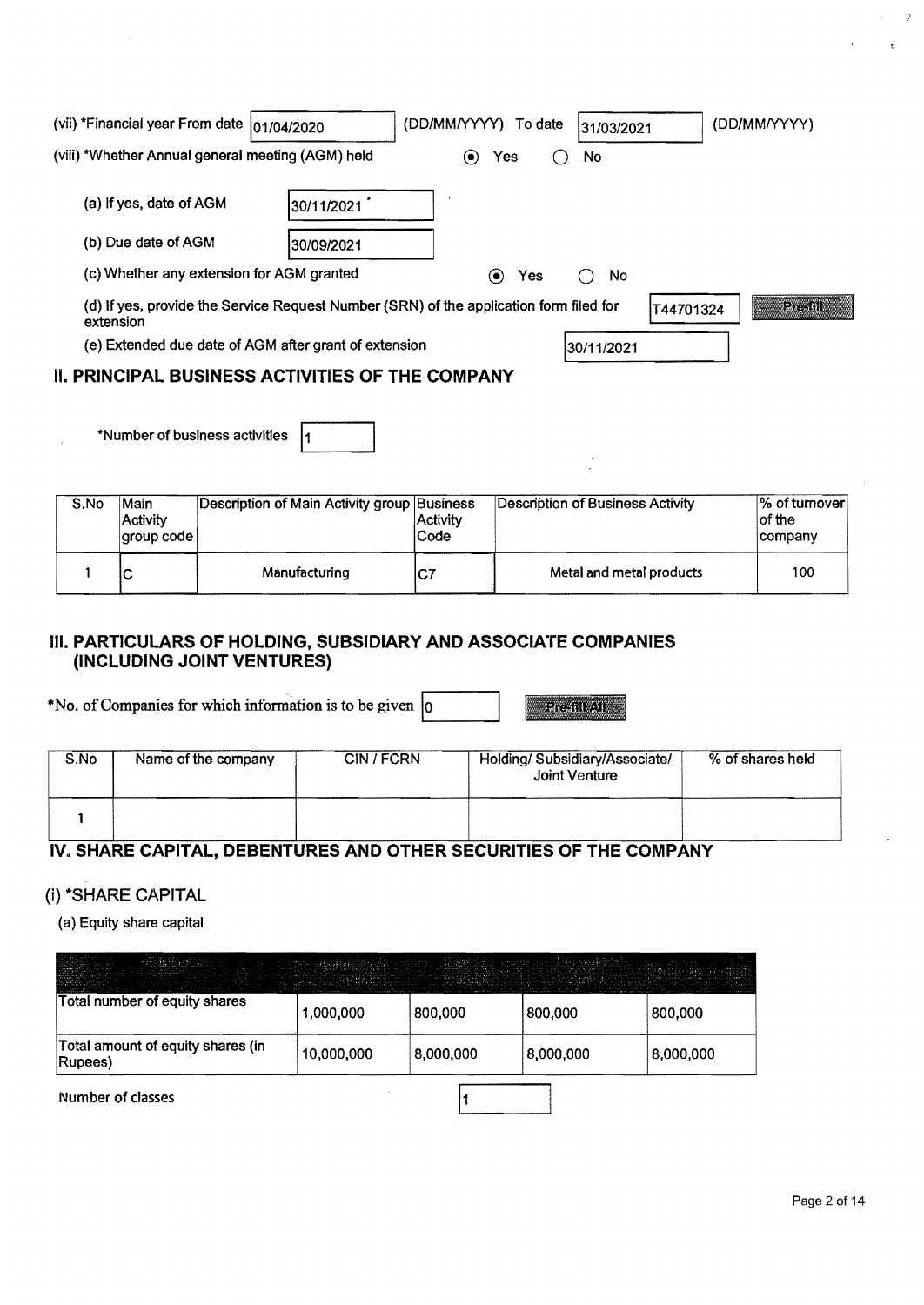| Automatical on marina and an experience and contract the contract of the contract of the contract of the contract of the contract of the contract of the contract of the contract of the contract of the contract of the contr<br><b>Committee in commence involvement commences in construction of component the controlled and constitution and construction of the commitment of controlled and constitution of the commitment of the commitment of the constru</b> |            | parties in the complete contractive of the complete of the complete the complete constitution of the three contracts of the complete of the complete of the complete of the complete of the complete of the complete of the co |           |           |
|------------------------------------------------------------------------------------------------------------------------------------------------------------------------------------------------------------------------------------------------------------------------------------------------------------------------------------------------------------------------------------------------------------------------------------------------------------------------|------------|--------------------------------------------------------------------------------------------------------------------------------------------------------------------------------------------------------------------------------|-----------|-----------|
| Number of equity shares                                                                                                                                                                                                                                                                                                                                                                                                                                                | 1,000,000  | 800,000                                                                                                                                                                                                                        | 800,000   | 800,000   |
| Nominal value per share (in rupees)                                                                                                                                                                                                                                                                                                                                                                                                                                    | 10         | 10                                                                                                                                                                                                                             | 10        | 10        |
| Total amount of equity shares (in rupees)                                                                                                                                                                                                                                                                                                                                                                                                                              | 10,000,000 | 8,000,000                                                                                                                                                                                                                      | 8,000,000 | 8,000,000 |

# **(b) Preference share capital**

l,

| - STERN FRED FREED ATTENDADE SERVICES SERVICES SERVICES SERVICES SERVICES SERVICES SERVICES SERVICES SERVICES SERVICES SERVICES SERVICES SERVICES SERVICES SERVICES SERVICES SERVICES SERVICES SERVICES SERVICES SERVICES SERV<br>and the contract of the contract of the contract of the contract of the contract of the contract of the contract of the contract of the contract of the contract of the contract of the contract of the contract of the contra<br>approximate contractive description of the contract of the contract of the contract of the contract of the contract of the contract of the contract of the contract of the contract of the contract of the contract of the con<br>about the contract of the contract of the contract of the contract of the contract of the contract of the contract of the contract of the contract of the contract of the contract of the contract of the contract of the cont<br>of change and contained to the followith comparative considers and the state of the state of the state of the state of the state of the state of the state of the state of the state of the state of the state of the state of<br>a dinternational del controllero controllero del ferro del controllero del ferro del controllero del controllero de la controllera del controllero<br>$\sim$ . The contract contract of the contract of the contract of the statistics of the contract of the contract of the contract of the contract of the contract of the contract of the contract of the contract of the contrac | considerably and of a State of a discussions, on contraction in considerably approaching and considerably and | the distance of the deal of the field of the construction of the construction of<br>THE RESIDENCE COMPUTER ANNUAL AND THE RESIDENCE OF THE RESIDENCE OF THE RESIDENCE OF THE RESIDENCE OF THE RESIDENCE OF THE RESIDENCE OF THE RESIDENCE OF THE RESIDENCE OF THE RESIDENCE OF THE RESIDENCE OF THE RESIDENCE OF T | conservation of the company of the set of the contract of the set of the set of the set of the set of the set of the set of the set of the | tradescents through the company control of the company's application of the company of the company of the company of the company of the company of the company of the company of the company of the company of the company of |
|-----------------------------------------------------------------------------------------------------------------------------------------------------------------------------------------------------------------------------------------------------------------------------------------------------------------------------------------------------------------------------------------------------------------------------------------------------------------------------------------------------------------------------------------------------------------------------------------------------------------------------------------------------------------------------------------------------------------------------------------------------------------------------------------------------------------------------------------------------------------------------------------------------------------------------------------------------------------------------------------------------------------------------------------------------------------------------------------------------------------------------------------------------------------------------------------------------------------------------------------------------------------------------------------------------------------------------------------------------------------------------------------------------------------------------------------------------------------------------------------------------------------------------------------------------------------|---------------------------------------------------------------------------------------------------------------|--------------------------------------------------------------------------------------------------------------------------------------------------------------------------------------------------------------------------------------------------------------------------------------------------------------------|--------------------------------------------------------------------------------------------------------------------------------------------|-------------------------------------------------------------------------------------------------------------------------------------------------------------------------------------------------------------------------------|
| Total number of preference shares                                                                                                                                                                                                                                                                                                                                                                                                                                                                                                                                                                                                                                                                                                                                                                                                                                                                                                                                                                                                                                                                                                                                                                                                                                                                                                                                                                                                                                                                                                                               |                                                                                                               |                                                                                                                                                                                                                                                                                                                    |                                                                                                                                            |                                                                                                                                                                                                                               |
| Total amount of preference shares $\vert_0$<br>$ $ (in rupees)                                                                                                                                                                                                                                                                                                                                                                                                                                                                                                                                                                                                                                                                                                                                                                                                                                                                                                                                                                                                                                                                                                                                                                                                                                                                                                                                                                                                                                                                                                  |                                                                                                               |                                                                                                                                                                                                                                                                                                                    |                                                                                                                                            |                                                                                                                                                                                                                               |
| Number of classes                                                                                                                                                                                                                                                                                                                                                                                                                                                                                                                                                                                                                                                                                                                                                                                                                                                                                                                                                                                                                                                                                                                                                                                                                                                                                                                                                                                                                                                                                                                                               |                                                                                                               |                                                                                                                                                                                                                                                                                                                    |                                                                                                                                            |                                                                                                                                                                                                                               |

|                                               | The continuous company of the company of the company of the company of the company of the company of the company of the company of the company of the company of the company of the company of the company of the company of t<br>and the manufacturer of the common | the property of the control and the<br>ma sanar taoine a sua sua<br> | the product of the control of the participants of the control of the control of the control of the control of the control of the control of the control of the control of the control of the control of the control of the con<br>the common contraction when he had to give the confidence<br>Total and construction<br>.<br>_____________________ |  |
|-----------------------------------------------|----------------------------------------------------------------------------------------------------------------------------------------------------------------------------------------------------------------------------------------------------------------------|----------------------------------------------------------------------|-----------------------------------------------------------------------------------------------------------------------------------------------------------------------------------------------------------------------------------------------------------------------------------------------------------------------------------------------------|--|
| Number of preference shares                   |                                                                                                                                                                                                                                                                      |                                                                      |                                                                                                                                                                                                                                                                                                                                                     |  |
| Nominal value per share (in rupees)           |                                                                                                                                                                                                                                                                      |                                                                      |                                                                                                                                                                                                                                                                                                                                                     |  |
| Total amount of preference shares (in rupees) |                                                                                                                                                                                                                                                                      |                                                                      |                                                                                                                                                                                                                                                                                                                                                     |  |

# (c) Unclassified share capital

| With the first continuous control of the control of the control of the control of the continuous control of the control of the control of the control of the control of the control of the control of the control of the contr<br>a mandatorial contraction of the contract of the contract of the contract of the contract of the contract of the contract of the contract of the contract of the contract of the contract of the contract of the contract of t<br>A MATA LA CONSTRUITO A CONSTRUITO DE CONSTRUITO DE LA CONSTRUITO DE LA CONSTRUITO DE LA CONSTRUITO DE LA CONST<br>a barrier and the component of the component of the component of the component of the component of the component of the component of the component of the component of the component of the component of the component of the<br>announcement of the communication of the contract of the communication of the communication of the communication of the communication of the communication of the communication of the communication of the communication of t<br>and manipulation of the contract of the contract of the contract of the contract of the contract of the contract of the contract of the contract of the contract of the contract of the contract of the contract of the contra<br><b>ROBERT DESCRIPTION OF REPORT OF REPORT OF PERSONAL COMPANY OF REAL CONSTRUCTION</b> AND RESIDENCE OF REAL PROPERTY OF REAL PROPERTY OF REAL PROPERTY OF REAL PROPERTY OF REAL PROPERTY OF REAL PROPERTY OF REAL PROPERTY OF REAL |  |
|--------------------------------------------------------------------------------------------------------------------------------------------------------------------------------------------------------------------------------------------------------------------------------------------------------------------------------------------------------------------------------------------------------------------------------------------------------------------------------------------------------------------------------------------------------------------------------------------------------------------------------------------------------------------------------------------------------------------------------------------------------------------------------------------------------------------------------------------------------------------------------------------------------------------------------------------------------------------------------------------------------------------------------------------------------------------------------------------------------------------------------------------------------------------------------------------------------------------------------------------------------------------------------------------------------------------------------------------------------------------------------------------------------------------------------------------------------------------------------------------------------------------------------|--|
| Total amount of unclassified shares                                                                                                                                                                                                                                                                                                                                                                                                                                                                                                                                                                                                                                                                                                                                                                                                                                                                                                                                                                                                                                                                                                                                                                                                                                                                                                                                                                                                                                                                                            |  |

#### (d) Break-up of paid-up share capital

| $\sim$ 100 m $\sim$ 100 m $\sim$ 100 m $\sim$ 100 m $\sim$ 100 m $\sim$ 100 m $\sim$ 100 m $\sim$ 100 m $\sim$ 100 m $\sim$ |          |              | $\label{eq:2.1} \frac{1}{2}\left(\frac{1}{2}\left(\frac{1}{2}\right)^2\right)^2\left(\frac{1}{2}\left(\frac{1}{2}\right)^2\right)^2\left(\frac{1}{2}\left(\frac{1}{2}\right)^2\right)^2\left(\frac{1}{2}\left(\frac{1}{2}\right)^2\right)^2\left(\frac{1}{2}\left(\frac{1}{2}\right)^2\right)^2\left(\frac{1}{2}\right)^2\left(\frac{1}{2}\right)^2\left(\frac{1}{2}\right)^2\left(\frac{1}{2}\right)^2\left(\frac{1}{2}\right)^2\left(\frac{1}{2}\right)^2\left(\frac{1}{2}\right)^2\$ |           |         |    |
|-----------------------------------------------------------------------------------------------------------------------------|----------|--------------|-----------------------------------------------------------------------------------------------------------------------------------------------------------------------------------------------------------------------------------------------------------------------------------------------------------------------------------------------------------------------------------------------------------------------------------------------------------------------------------------|-----------|---------|----|
| <b>Equity shares</b>                                                                                                        | Physical | <b>DEMAT</b> | Total                                                                                                                                                                                                                                                                                                                                                                                                                                                                                   |           |         |    |
| At the beginning of the year                                                                                                | 800,000  | 0            | 800000                                                                                                                                                                                                                                                                                                                                                                                                                                                                                  | 8,000,000 | 000,000 |    |
| Increase during the year                                                                                                    | 0        | $\mathbf{0}$ | 0                                                                                                                                                                                                                                                                                                                                                                                                                                                                                       | 0         | 0       | 10 |
| i. Pubic Issues                                                                                                             | 0        | 0            | 0                                                                                                                                                                                                                                                                                                                                                                                                                                                                                       | 0         | 0       | 10 |
| ii. Rights issue                                                                                                            | 0        | 0            | 0                                                                                                                                                                                                                                                                                                                                                                                                                                                                                       | 0         | 0       | 10 |
| liii. Bonus issue                                                                                                           | 0        | 0            | 0                                                                                                                                                                                                                                                                                                                                                                                                                                                                                       | 0         | 0       | IO |
| iv. Private Placement/ Preferential allotment                                                                               | 0        | 0            | 0                                                                                                                                                                                                                                                                                                                                                                                                                                                                                       | 0         | 0       | ю  |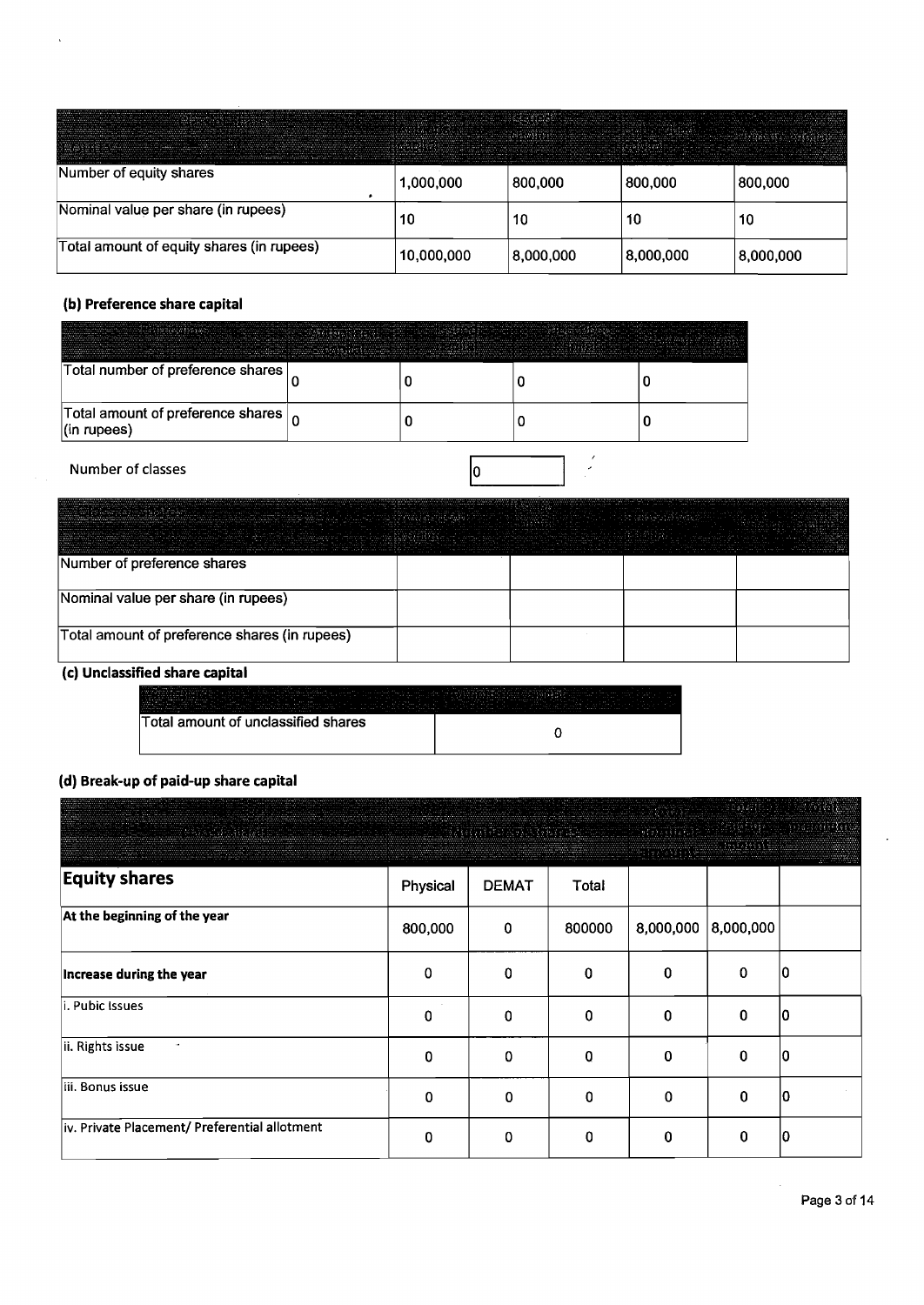| v. ESOPs                               | $\mathbf 0$             | 0            | $\pmb{0}$              | $\mathbf 0$ | $\mathbf 0$  | $ 0\rangle$             |
|----------------------------------------|-------------------------|--------------|------------------------|-------------|--------------|-------------------------|
| vi. Sweat equity shares allotted       | 0                       | 0            | $\mathbf 0$            | $\mathbf 0$ | $\mathbf 0$  | 0                       |
| vii. Conversion of Preference share    | 0                       | $\mathbf 0$  | $\pmb{0}$              | $\mathbf 0$ | $\mathbf 0$  | 0                       |
| viii. Conversion of Debentures         | 0                       | 0            | $\mathbf 0$            | $\mathbf 0$ | $\mathbf 0$  | 0                       |
| ix. GDRs/ADRs                          | $\mathbf 0$             | 0            | $\mathbf 0$            | $\mathbf 0$ | $\Omega$     | 0                       |
| x. Others, specify                     |                         |              |                        | 0           | $\pmb{0}$    |                         |
| Nil                                    |                         |              |                        |             |              |                         |
| Decrease during the year               | 0                       | $\mathbf 0$  | $\pmb{0}$              | $\mathbf 0$ | $\mathbf 0$  | $\overline{0}$          |
| i. Buy-back of shares                  | $\mathbf 0$             | 0            | $\pmb{0}$              | $\mathbf 0$ | $\Omega$     | lо                      |
| ii. Shares forfeited                   | $\mathbf 0$             | $\pmb{0}$    | $\pmb{0}$<br>$\lambda$ | 0           | $\mathbf 0$  | 0                       |
| iii. Reduction of share capital        | $\pmb{0}$               | $\mathbf 0$  | 0                      | $\mathbf 0$ | $\mathbf 0$  | 0                       |
| iv. Others, specify<br>Nil             |                         |              |                        | 0           | $\pmb{0}$    |                         |
| At the end of the year                 |                         |              |                        |             |              |                         |
|                                        | 800,000                 | $\mathbf 0$  | 800000                 | 8,000,000   | 8,000,000    |                         |
| $\mathcal{F}_{\rm{max}}$ .             |                         |              |                        |             |              |                         |
| <b>Preference shares</b>               |                         |              | $\epsilon$             |             |              |                         |
| At the beginning of the year           | $\pmb{0}$               | $\pmb{0}$    | $\bf{0}$               | $\mathbf 0$ | $\mathbf 0$  |                         |
| Increase during the year               | $\bf{0}$                | $\bf{0}$     | $\mathbf 0$            | 0           | $\bf{0}$     | O                       |
| i. Issues of shares                    | $\mathbf 0$             | $\bf{0}$     | $\bf{0}$               | $\bf{0}$    | $\bf{0}$     | 0                       |
| ii. Re-issue of forfeited shares       | $\mathbf 0$             | $\pmb{0}$    | $\pmb{0}$              | $\pmb{0}$   | $\mathbf{0}$ | $\vert 0 \vert$         |
| iii. Others, specify                   | $\epsilon$              |              |                        |             |              |                         |
| $Nil -$                                |                         |              |                        | $\bf{0}$    | $\bf{0}$     |                         |
| Decrease during the year               | $\bf{0}$                | $\mathbf 0$  | $\mathbf{0}$           | $\bf{0}$    | $\mathbf{0}$ | $\overline{\mathbf{0}}$ |
| i. Redemption of shares                | $\mathbf 0$             | $\bf{0}$     | $\mathbf 0$            | $\pmb{0}$   | $\bf{0}$     | 10                      |
| ii. Shares forfeited                   | $\bf{0}$                | $\bf{0}$     | $\bf{0}$               | $\pmb{0}$   | $\mathbf 0$  | 0                       |
| <b>III.</b> Reduction of share capital | $\pmb{0}$               | $\mathbf{O}$ | $\pmb{0}$              | ${\bf 0}$   | $\mathbf 0$  | 0                       |
| iv. Others, specify                    |                         |              |                        |             |              |                         |
| <b>Nil</b>                             |                         |              |                        | $\pmb{0}$   | $\bf{0}$     |                         |
| At the end of the year                 | $\pmb{0}$<br>$\epsilon$ | $\mathbf 0$  | $\bf{0}$               | $\pmb{0}$   | $\pmb{0}$    |                         |

ISIN of the equity shares of the company

 $\overline{a}$ 

 $\overline{a}$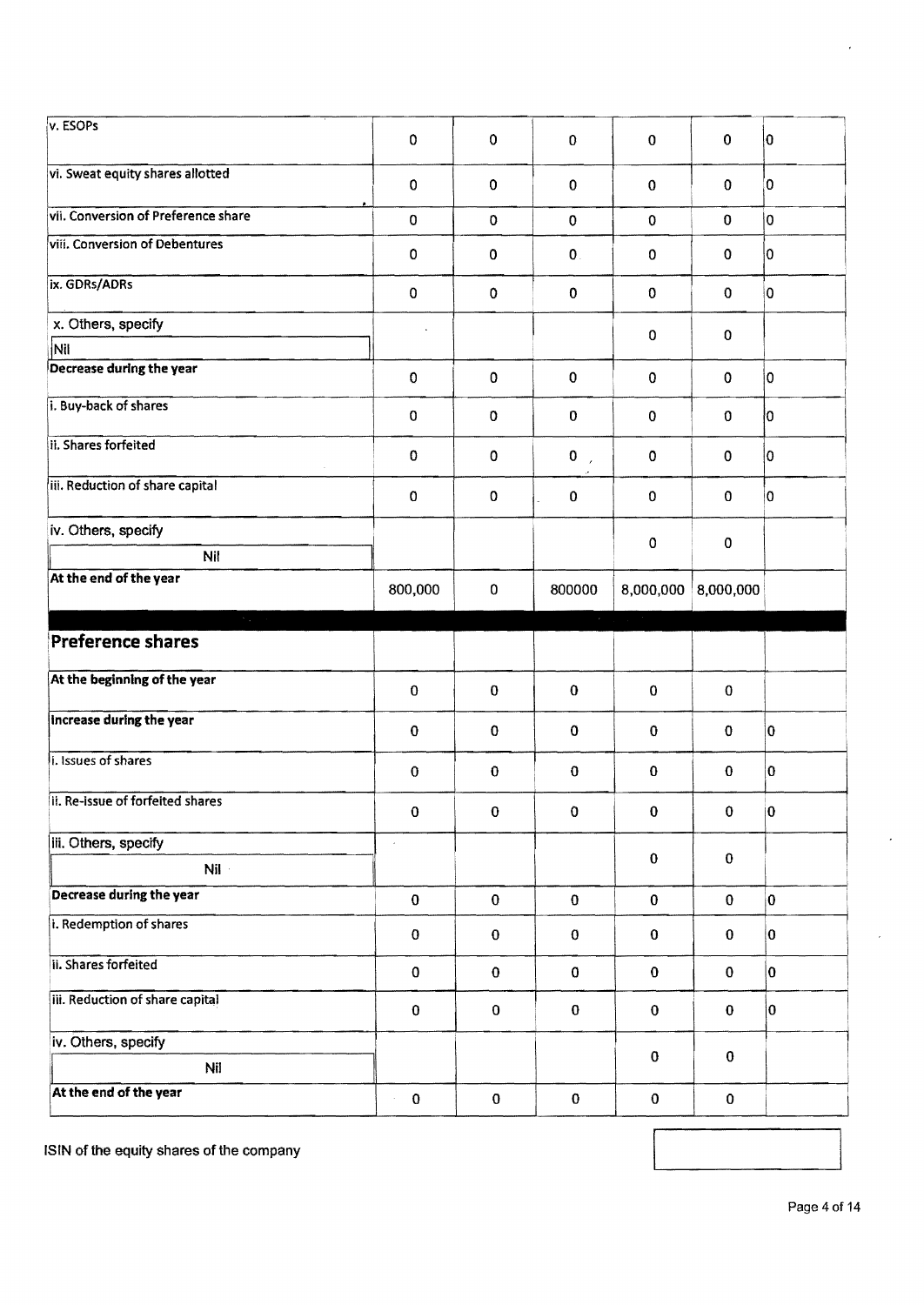|                | Class of shares      | (i) | (ii) | (iii) |
|----------------|----------------------|-----|------|-------|
| Before split / | Number of shares     |     |      |       |
| Consolidation  | Face value per share |     |      |       |
| After split /  | Number of shares     |     |      |       |
| Consolidation  | Face value per share |     |      |       |

### **(iii) Details of shares/Debentures Transfers since closure date of last financial year (or in the case of the first return at any time since the incorporation of the company)** \*

| $\boxtimes$ Nil                                  |                            |              |                           |
|--------------------------------------------------|----------------------------|--------------|---------------------------|
| [Details being provided in a CD/Digital Media]   | $\bigcap$ Yes              | $\bigcap$ No | $\bigcirc$ Not Applicable |
|                                                  |                            |              |                           |
|                                                  |                            |              |                           |
| Separate sheet attached for details of transfers | $\bigcap$ Yes $\bigcap$ No |              |                           |

Note: In case list of transfer exceeds 10, option for submission as a separate sheet attachment or submission in a CD/Digital Media may be shown.

|                                                                                 | Date of the previous annual general meeting        |  |                                              |            |  |  |  |
|---------------------------------------------------------------------------------|----------------------------------------------------|--|----------------------------------------------|------------|--|--|--|
|                                                                                 | Date of registration of transfer (Date Month Year) |  |                                              |            |  |  |  |
| 1 - Equity, 2- Preference Shares, 3 - Debentures, 4 - Stock<br>Type of transfer |                                                    |  |                                              |            |  |  |  |
| Number of Shares/ Debentures/<br><b>Units Transferred</b>                       |                                                    |  | Amount per Share/<br>Debenture/Unit (in Rs.) |            |  |  |  |
| Ledger Folio of Transferor                                                      |                                                    |  |                                              |            |  |  |  |
| <b>Transferor's Name</b>                                                        |                                                    |  |                                              |            |  |  |  |
|                                                                                 | Surname                                            |  | middle name                                  | first name |  |  |  |
| Ledger Folio of Transferee                                                      |                                                    |  |                                              |            |  |  |  |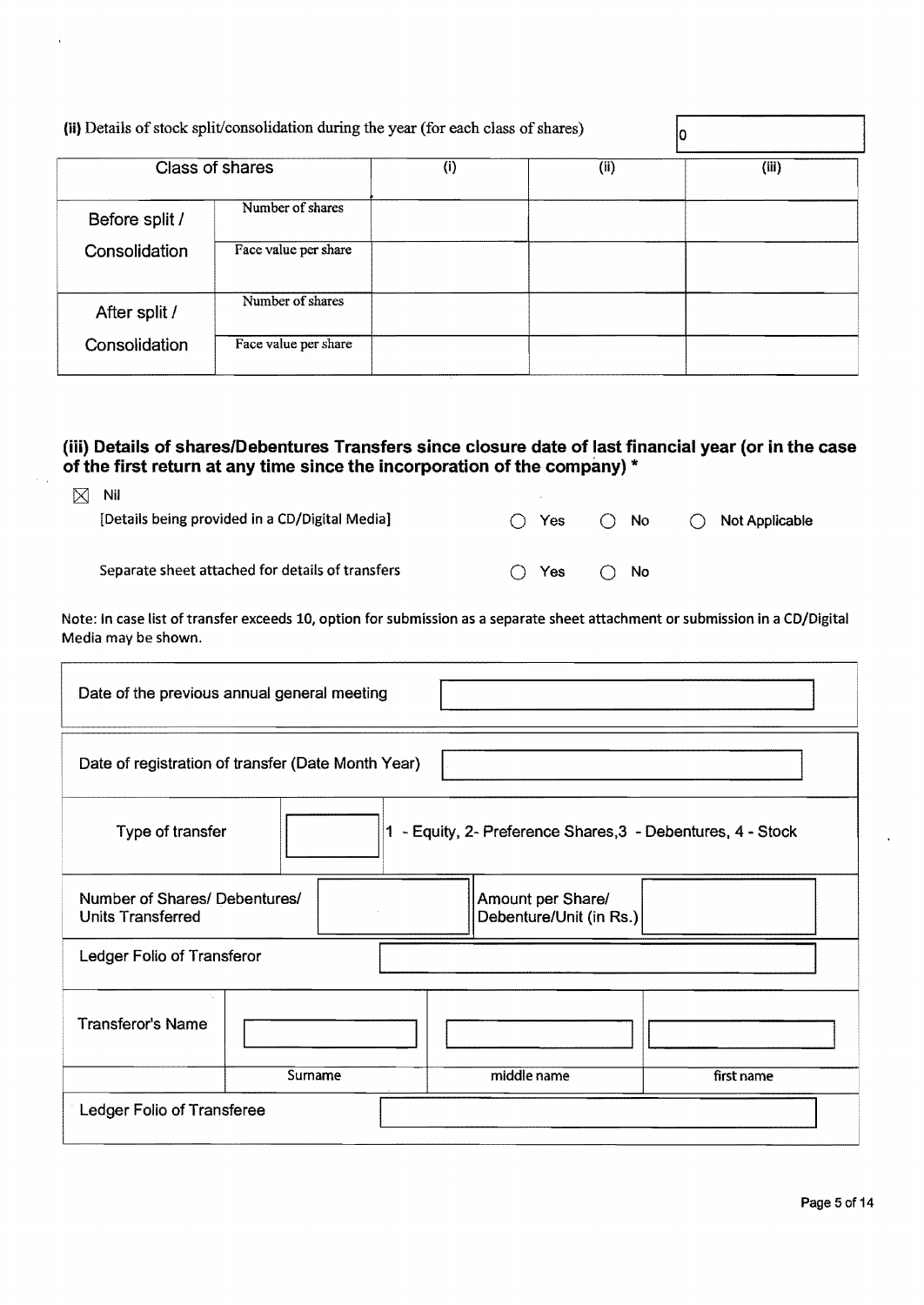| <b>Transferee's Name</b> |         |             |            |
|--------------------------|---------|-------------|------------|
|                          | Surname | middle name | first name |

| Date of registration of transfer (Date Month Year)                                                        |  |         |                                                           |            |  |  |  |
|-----------------------------------------------------------------------------------------------------------|--|---------|-----------------------------------------------------------|------------|--|--|--|
| Type of transfer<br>1                                                                                     |  |         | - Equity, 2- Preference Shares, 3 - Debentures, 4 - Stock |            |  |  |  |
| Number of Shares/ Debentures/<br>Amount per Share/<br><b>Units Transferred</b><br>Debenture/Unit (in Rs.) |  |         |                                                           |            |  |  |  |
| Ledger Folio of Transferor                                                                                |  |         |                                                           |            |  |  |  |
| <b>Transferor's Name</b>                                                                                  |  |         |                                                           |            |  |  |  |
|                                                                                                           |  | Surname | middle name                                               | first name |  |  |  |
| Ledger Folio of Transferee                                                                                |  |         |                                                           |            |  |  |  |
| <b>Transferee's Name</b>                                                                                  |  |         |                                                           |            |  |  |  |
|                                                                                                           |  | Surname | middle name                                               | first name |  |  |  |

# (iv) \*Debentures (Outstanding as at the end of financial year)

| Particulars                         | Number of units | Nominal value per<br>lunit | <b>Total value</b> |
|-------------------------------------|-----------------|----------------------------|--------------------|
| Non-convertible debentures          | O               | 0                          | 0                  |
| Partly convertible debentures       | 0               | Ω                          | 0                  |
| <b>Fully convertible debentures</b> | 0               | 0                          | 0                  |
| <b>Total</b>                        |                 |                            | 0                  |

 $\mathcal{A}$ 

Details of debentures

 $\sim 10^{-1}$ 

ï

 $\epsilon$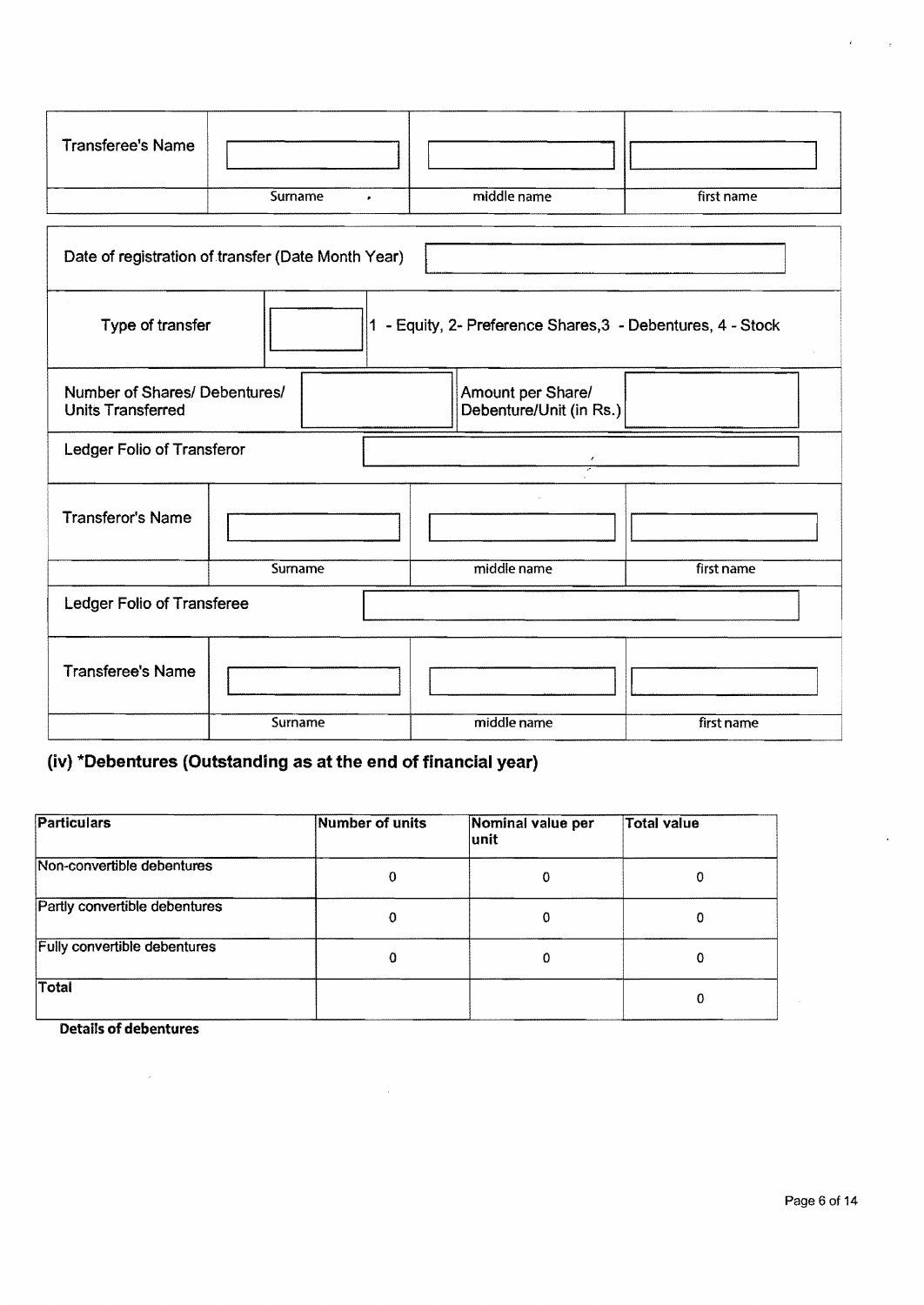| <b>Class of debentures</b>          | Outstanding as at<br>the beginning of the year<br> vear | Increase during the Decrease during the Outstanding as at<br><b>vear</b> | the end of the year |
|-------------------------------------|---------------------------------------------------------|--------------------------------------------------------------------------|---------------------|
| Non-convertible debentures          |                                                         |                                                                          | 0                   |
| Partly convertible debentures       | 0                                                       |                                                                          | Ω                   |
| <b>Fully convertible debentures</b> |                                                         |                                                                          | 0                   |

# (v) Securities (other than shares and debentures)  $\boxed{0}$

|                       | $\mathcal{L}_{\mathcal{L}}$ , where $\mathcal{L}_{\mathcal{L}}$ and $\mathcal{L}_{\mathcal{L}}$ are the contract dependence of |                               |                               |                               |                            |
|-----------------------|--------------------------------------------------------------------------------------------------------------------------------|-------------------------------|-------------------------------|-------------------------------|----------------------------|
| Type of<br>Securities | Number of<br>Securities                                                                                                        | Nominal Value of<br>each Unit | <b>Total Nominal</b><br>Value | Paid up Value of<br>each Unit | <b>Total Paid up Value</b> |
|                       |                                                                                                                                |                               |                               |                               |                            |
|                       |                                                                                                                                |                               |                               |                               |                            |
| Total                 |                                                                                                                                |                               |                               |                               |                            |

# V. \*Turnover and net worth of the company (as defined in the Companies Act, 2013)

# (i) Turnover  $\begin{array}{|c|c|c|c|c|}\hline \text{667,874,520}\hline \end{array}$

# (ii) Net worth of the Company  $\sqrt{760,922,488}$

# VI. (a) \*SHARE HOLDING PATTERN - Promoters

| <b>S. No.</b>    | Category                                | Equity                  |             | Preference              |            |  |
|------------------|-----------------------------------------|-------------------------|-------------|-------------------------|------------|--|
|                  |                                         | <b>Number of shares</b> | Percentage  | <b>Number of shares</b> | Percentage |  |
| $\overline{1}$ . | Individual/Hindu Undivided Family       |                         |             |                         |            |  |
|                  | (i) Indian                              | 800,000                 | 100         | $\mathbf 0$             |            |  |
|                  | (ii) Non-resident Indian (NRI)          | $\bf{0}$                | $\bf{0}$    | 0                       |            |  |
|                  | (iii) Foreign national (other than NRI) | $\pmb{0}$               | $\bf{0}$    | $\bf{0}$                |            |  |
| 2.               | Government                              |                         |             |                         |            |  |
|                  | (i) Central Government                  | $\pmb{0}$               | $\pmb{0}$   | 0                       |            |  |
|                  | (ii) State Government                   | $\mathbf 0$             | $\mathbf 0$ | $\mathbf{o}$            |            |  |
|                  | (iii) Government companies              | $\mathbf 0$             | $\mathbf 0$ | $\mathbf 0$             |            |  |
| 3.               | Insurance companies                     | 0                       | $\mathbf 0$ | $\mathbf 0$             |            |  |
| 4.               | <b>Banks</b>                            | $\pmb{0}$               | $\pmb{0}$   | 0                       |            |  |
| 5.               | <b>Financial institutions</b>           | 0                       | 0           | 0                       |            |  |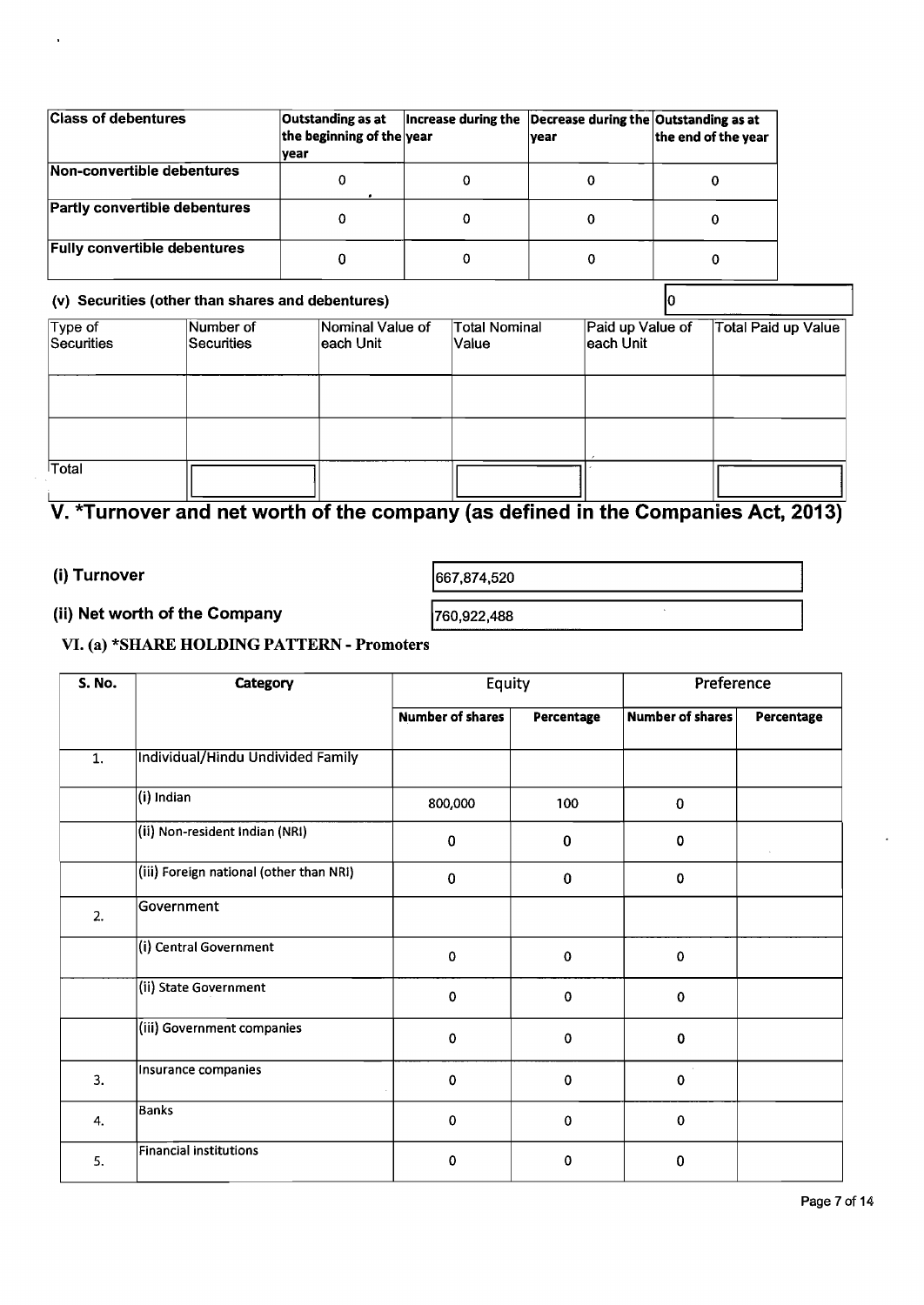| 6.                                       | Foreign institutional investors                | 0        | 0           | 0 |   |
|------------------------------------------|------------------------------------------------|----------|-------------|---|---|
| 7.                                       | Mutual funds                                   | 0        | 0           | 0 |   |
| 8.                                       | Venture capital                                | 0        | 0           | 0 |   |
| 9.                                       | <b>Body corporate</b><br>(not mentioned above) | 0        | 0           | 0 |   |
| 10.                                      | Nil<br><b>Others</b>                           | $\Omega$ | $\mathbf 0$ | 0 |   |
|                                          | Total                                          | 800,000  | 100         | Ω | Ω |
| Total number of shareholders (promoters) |                                                |          |             |   |   |

# (b) \*SHARE HOLDING PATTERN - Public/Other than promoters

| <b>S. No.</b>    | Category                                       | Equity                  |                    | Preference              |            |  |
|------------------|------------------------------------------------|-------------------------|--------------------|-------------------------|------------|--|
|                  |                                                | <b>Number of shares</b> | Percentage         | <b>Number of shares</b> | Percentage |  |
| $\overline{1}$ . | Individual/Hindu Undivided Family              |                         |                    |                         |            |  |
|                  | $(i)$ Indian                                   | $\mathbf 0$             | $\pmb{0}$          | $\pmb{0}$               |            |  |
|                  | (ii) Non-resident Indian (NRI)                 | $\mathbf 0$             | $\pmb{0}$          | $\pmb{0}$               |            |  |
|                  | (iii) Foreign national (other than NRI)        | $\mathbf 0$             | $\pmb{0}$          | $\mathbf 0$             |            |  |
| 2.               | Government                                     |                         |                    |                         |            |  |
|                  | (i) Central Government                         | $\pmb{0}$               | $\pmb{0}$          | $\pmb{0}$               |            |  |
|                  | (ii) State Government                          | $\mathbf 0$             | $\pmb{\mathsf{O}}$ | $\pmb{0}$               |            |  |
|                  | (iii) Government companies                     | $\mathbf 0$             | $\mathbf 0$        | $\pmb{0}$               |            |  |
| 3.               | Insurance companies                            | $\pmb{0}$               | $\mathbf 0$        | $\pmb{0}$               |            |  |
| 4.               | <b>Banks</b>                                   | $\mathbf 0$             | $\pmb{0}$          | 0                       |            |  |
| 5.               | <b>Financial institutions</b>                  | $\mathbf 0$             | $\pmb{0}$          | $\mathbf 0$             |            |  |
| 6.               | Foreign institutional investors                | $\mathbf 0$             | $\pmb{0}$          | $\mathbf 0$             |            |  |
| 7.               | <b>Mutual funds</b>                            | $\mathbf 0$             | $\mathbf 0$        | $\pmb{0}$               |            |  |
| 8.               | Venture capital                                | $\mathbf 0$             | $\pmb{0}$          | $\mathbf{O}$            |            |  |
| 9.               | <b>Body corporate</b><br>(not mentioned above) | $\mathbf 0$             | $\mathbf 0$        | 0                       |            |  |
| 10.              | Nil<br>Others                                  | $\mathbf 0$             | 0                  | 0                       |            |  |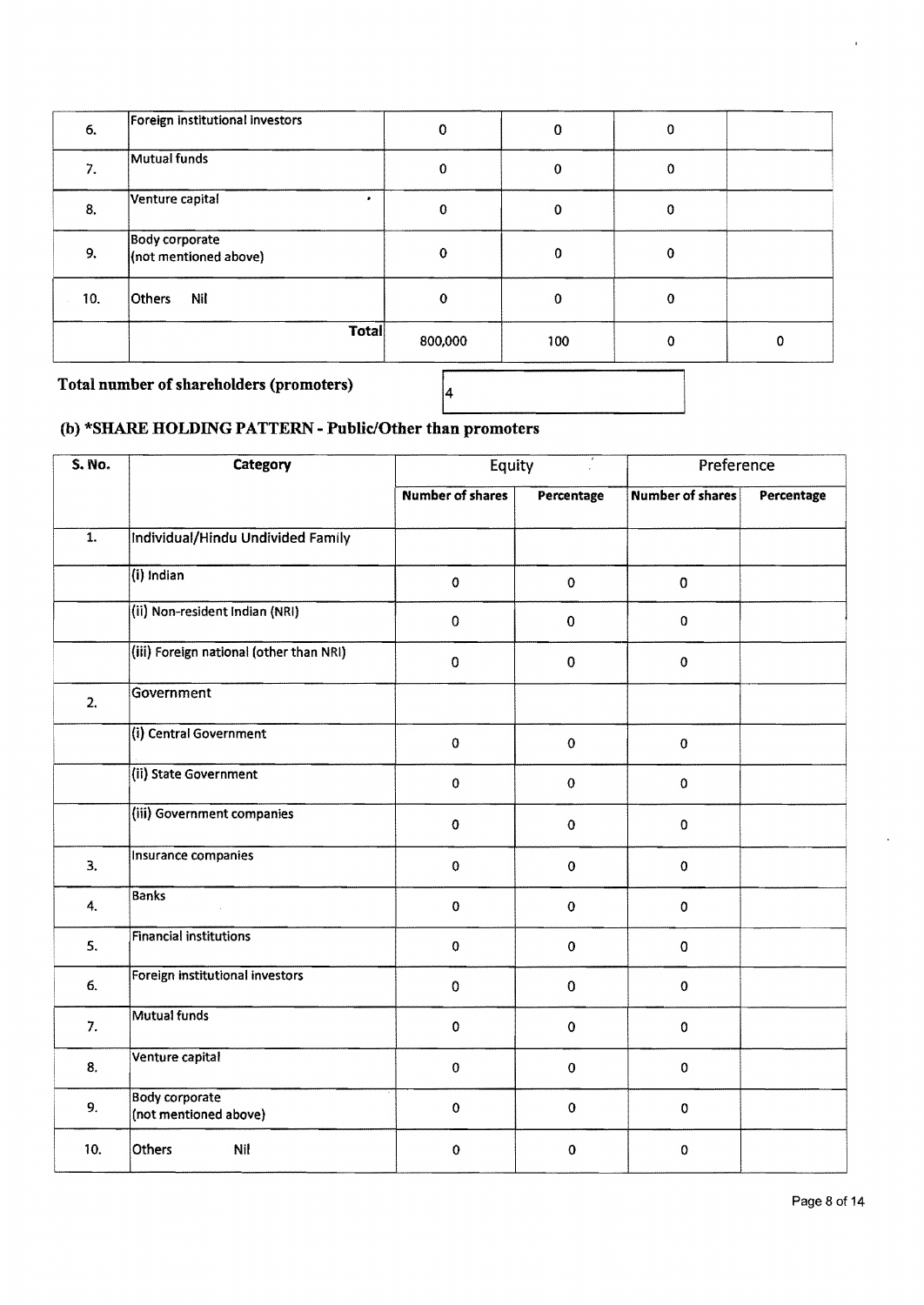| Total                                                           |  |  |
|-----------------------------------------------------------------|--|--|
| Total number of shareholders (other than promoters) $\vert_{0}$ |  |  |

Total number of shareholders (Promoters+Public/<br>Other than promoters) 4 Other than promoters)



#### VII. \*NUMBER OF PROMOTERS, MEMBERS, DEBENTURE HOLDERS (Details, Promoters, Members (other than promoters), Debenture holders)

| the three control of the angeles or more separate the the control increased the control of the second and the three cases of the control of the control of the control of the control of the control of the control of the con<br>management and constitution of the the Center Country of the completed and the country states and successfully and the contract of the constitution of the constitution of the constitution of the constitution of the constit<br>the commission and continued advertised increased as series | enes militarratives empel r≓eleas alumnamient armamentum energy empere en a se executiv<br>infine. Applied of infine prisons and the March March Communities and all all and an ell and an any and addressing the star of the second<br>ALCOHOL PARK TATLETING AND ALCOHOLIC DISTURBING TO PARK IN THE ARCHITECTURE CONTRACTOR OF A REPORTED IN THE RESERVE AND INTEREST | the process and compared the companies and companies are the second and companies<br>The company's and a series there are not have a contract to a company of the<br>$\label{eq:constr} \text{Var}(x,y) = \text{Var}(x,y) + \text{Var}(x,y) + \text{Var}(x,y) + \text{Var}(x,y) + \text{Var}(x,y) + \text{Var}(x,y) + \text{Var}(x,y) + \text{Var}(x,y) + \text{Var}(x,y) + \text{Var}(x,y) + \text{Var}(x,y) + \text{Var}(x,y) + \text{Var}(x,y) + \text{Var}(x,y) + \text{Var}(x,y) + \text{Var}(x,y) + \text{Var}(x,y) + \text{Var}(x,y) + \text{Var}(x,y) + \text{Var}(x,y) + \text{Var}(x,y) + \text{Var}(x,y) + \text{Var}($<br>and an above and an accountable in an above an an any antique in the contract of the house of the bostonic and any community in the community of the community of any and the contract of the contract of the second contract<br>инировности политичным исследования индивидентации показаны при принятом последования и просто принятом состояние просто просто просто просто просто просто просто просто просто просто просто просто просто просто просто пр |
|---------------------------------------------------------------------------------------------------------------------------------------------------------------------------------------------------------------------------------------------------------------------------------------------------------------------------------------------------------------------------------------------------------------------------------------------------------------------------------------------------------------------------------|--------------------------------------------------------------------------------------------------------------------------------------------------------------------------------------------------------------------------------------------------------------------------------------------------------------------------------------------------------------------------|------------------------------------------------------------------------------------------------------------------------------------------------------------------------------------------------------------------------------------------------------------------------------------------------------------------------------------------------------------------------------------------------------------------------------------------------------------------------------------------------------------------------------------------------------------------------------------------------------------------------------------------------------------------------------------------------------------------------------------------------------------------------------------------------------------------------------------------------------------------------------------------------------------------------------------------------------------------------------------------------------------------------------------------------------------------------------------------------------|
| the state of the state of the state of the state of the state of the state of the state of the state of the state of the state of the state of the state of the state of the state of the state of the state of the state of t<br>Promoters                                                                                                                                                                                                                                                                                     |                                                                                                                                                                                                                                                                                                                                                                          |                                                                                                                                                                                                                                                                                                                                                                                                                                                                                                                                                                                                                                                                                                                                                                                                                                                                                                                                                                                                                                                                                                      |
| Members<br>(other than promoters)                                                                                                                                                                                                                                                                                                                                                                                                                                                                                               |                                                                                                                                                                                                                                                                                                                                                                          |                                                                                                                                                                                                                                                                                                                                                                                                                                                                                                                                                                                                                                                                                                                                                                                                                                                                                                                                                                                                                                                                                                      |
| Debenture holders                                                                                                                                                                                                                                                                                                                                                                                                                                                                                                               |                                                                                                                                                                                                                                                                                                                                                                          |                                                                                                                                                                                                                                                                                                                                                                                                                                                                                                                                                                                                                                                                                                                                                                                                                                                                                                                                                                                                                                                                                                      |

#### VIII. DETAILS OF DIRECTORS AND KEY MANAGERIAL PERSONNEL

#### (A) \*Composition of Board of Directors

| Category                                    | Number of directors at the<br>beginning of the year |               | Number of directors at the end<br>of the year |               | Percentage of shares held by<br>directors as at the end of year |               |
|---------------------------------------------|-----------------------------------------------------|---------------|-----------------------------------------------|---------------|-----------------------------------------------------------------|---------------|
|                                             | Executive                                           | Non-executive | Executive                                     | Non-executive | Executive                                                       | Non-executive |
| A. Promoter                                 | $\overline{\mathbf{4}}$                             | $\mathbf 0$   | $\overline{\mathbf{4}}$                       | $\mathbf 0$   | 100                                                             | 0             |
| <b>B. Non-Promoter</b>                      | 0                                                   | 0             | 0                                             | 0             | 0                                                               | 0             |
| (i) Non-Independent                         | $\Omega$                                            | 0             | $\Omega$                                      | $\mathbf 0$   | 0                                                               | $\Omega$      |
| (ii) Independent                            | $\mathbf 0$                                         | 0             | $\mathbf 0$                                   | $\mathbf 0$   | 0                                                               | 0             |
| <b>C. Nominee Directors</b><br>representing | $\mathbf 0$                                         | 0             | 0                                             | $\bf{0}$      | 0                                                               | $\Omega$      |
| $(i)$ Banks & FIs                           | $\mathbf 0$                                         | $\pmb{0}$     | 0                                             | 0             | 0                                                               | $\Omega$      |
| (ii) Investing institutions                 | 0                                                   | $\Omega$      | $\Omega$                                      | $\Omega$      | 0                                                               | 0             |
| (iii) Government                            | 0                                                   | $\mathbf 0$   | 0                                             | $\mathbf 0$   | 0                                                               | 0             |
| (iv) Small share holders                    | $\Omega$                                            | 0             | $\Omega$                                      | $\mathbf 0$   | 0                                                               | 0             |
| $(v)$ Others                                | $\theta$                                            | 0             | 0                                             | $\Omega$      | 0                                                               | $\mathbf 0$   |
| Total                                       | 4                                                   | 0             | 4                                             | 0             | 100                                                             | 0             |

Number of Directors and Key managerial personnel (who is not director) as on the financial year end date  $|4|$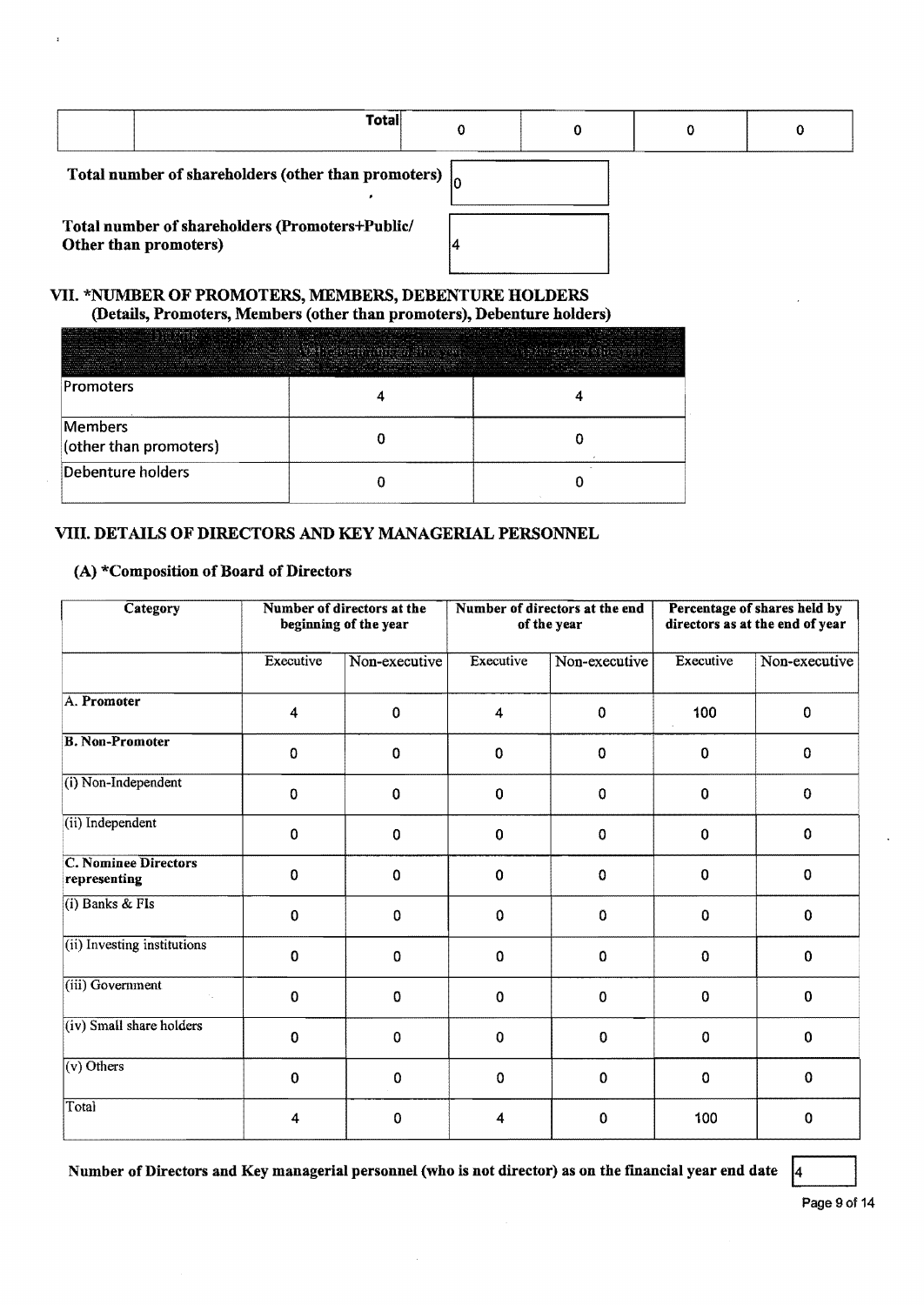#### (S) {i} "'Details of directors and Key managerial personnel as on the closure offinancial year

| Name                      | DIN/PAN  | Designation     | Number of equity<br>share(s) held | Date of cessation (after closure of<br>financial year: If any) |
|---------------------------|----------|-----------------|-----------------------------------|----------------------------------------------------------------|
| JITENDRA DHAWALCH         | 00935049 | Director        | 200,000                           |                                                                |
| <b>PARIKSHIT KAMALKIS</b> | 01200554 | <b>Director</b> | 200,000                           |                                                                |
| DHAWALCHAND CHHI          | 01200655 | Director        | 200.000                           |                                                                |
| <b>AMRITESH KAMALKIS</b>  | 01898429 | <b>Director</b> | 200.000                           |                                                                |

#### (ii) Particulars of change in director(s) and Key managerial personnel during the year

| Name | DIN/PAN | the financial vear | Designation at the Date of appointment/<br>beginning / during   change in designation/<br>cessation | Nature of change (Appointment/<br>Change in designation/ Cessation) |
|------|---------|--------------------|-----------------------------------------------------------------------------------------------------|---------------------------------------------------------------------|
|      |         |                    |                                                                                                     |                                                                     |

#### IX. MEETINGS OF MEMBERS/CLASS OF MEMBERS/BOARD/COMMITTEES OF THE BOARD OF DIRECTORS

A. MEMBERS/CLASS /REQUISITIONED/NCLT/COURT CONVENED MEETINGS

| Number of meetings held       |                 |                                        |                               |                            |  |
|-------------------------------|-----------------|----------------------------------------|-------------------------------|----------------------------|--|
| Type of meeting               | Date of meeting | Total Number of<br>Members entitled to | Attendance                    |                            |  |
|                               |                 | attend meeting                         | Number of members<br>attended | % of total<br>shareholding |  |
| <b>Annual General Meeting</b> | 31/12/2020      | 4                                      |                               | 50                         |  |

#### B. BOARD MEETINGS

'Number of meetings held 1  $\vert_{6}$ 

| S. No.         | Date of meeting | <b>Total Number of directors</b><br>associated as on the date | Attendance                      |                 |  |
|----------------|-----------------|---------------------------------------------------------------|---------------------------------|-----------------|--|
|                |                 | of meeting                                                    | Number of directors<br>attended | % of attendance |  |
|                | 19/06/2020      | 4                                                             | 4                               | 100             |  |
| $\overline{2}$ | 11/09/2020      | 4                                                             | 4                               | 100             |  |
| 3              | 20/12/2020      | 4                                                             | 4                               | 100             |  |
| 4              | 01/03/2021      | 4                                                             | 4                               | 100             |  |
| 5              | 03/03/2021      | 4                                                             | 4                               | 100             |  |

 $\sqrt{0}$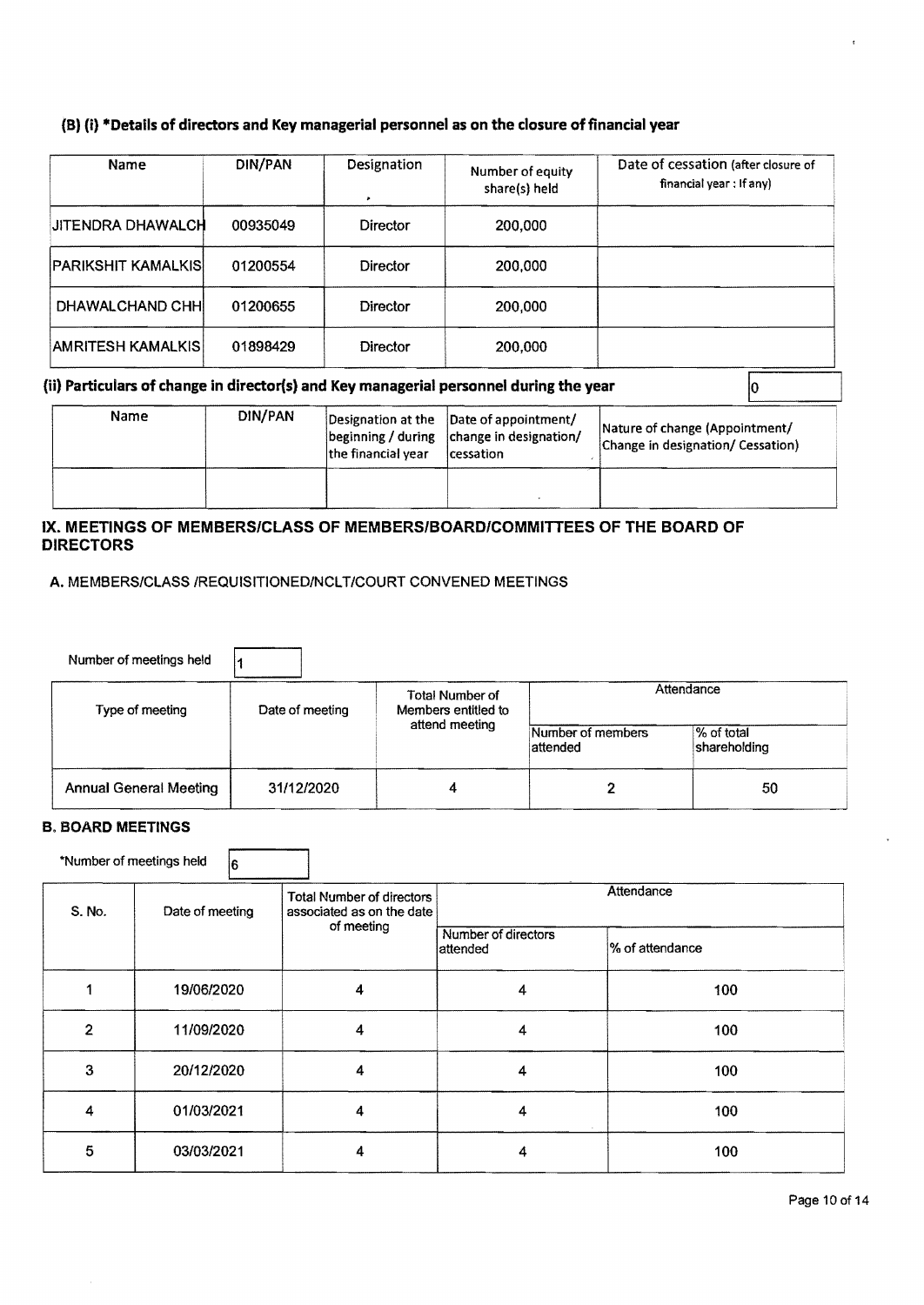| S. No. | Date of meeting | Total Number of directors<br>associated as on the date | Attendance                       |                 |  |
|--------|-----------------|--------------------------------------------------------|----------------------------------|-----------------|--|
|        |                 | of meeting                                             | Number of directors<br>lattended | % of attendance |  |
| 6      | 26/03/2021      |                                                        |                                  | 100             |  |

#### C. **COMMITTEE MEETINGS**

| Number of meetings held |                                |             |                               |                 |     |  |
|-------------------------|--------------------------------|-------------|-------------------------------|-----------------|-----|--|
| S. No.                  | Type of<br>meeting             |             | Total Number<br>of Members as | Attendance      |     |  |
|                         | Date of meeting on the date of | the meeting | Number of members<br>attended | % of attendance |     |  |
|                         | CSR Committe 11/09/2020        |             | 14                            | 4               | 100 |  |
| 2                       | ICSR Committe26/03/2021        |             | 14                            | 4               | 100 |  |

#### D. **\*ATTENDANCE OF DIRECTORS**

|                |                         | <b>Board Meetings</b>                                 |          |                     | <b>Committee Meetings</b>                             |                |                      | Whether<br>attended AGM |
|----------------|-------------------------|-------------------------------------------------------|----------|---------------------|-------------------------------------------------------|----------------|----------------------|-------------------------|
| S.<br>No.      | Name<br>of the director | Number of<br>Meetings which Number of<br>director was | Meetings | l% of<br>attendance | Wumber of<br>Meetings which Number of<br>director was | Meetings       | l% of<br>lattendance | held on                 |
|                |                         | entitled to<br>attend                                 | attended |                     | entitled to<br>attend                                 | attended       |                      | 30/11/2021              |
|                |                         |                                                       |          |                     |                                                       |                |                      | (Y/N/NA)                |
|                |                         |                                                       |          |                     |                                                       |                |                      |                         |
| 1              | <b>JITENDRA DH</b>      | 6                                                     | 6        | 100                 | $\overline{2}$                                        | 2              | 100                  | Yes                     |
| $\overline{2}$ | PARIKSHIT KA            | 6                                                     | 6        | 100                 | $\mathbf{2}$                                          | 2              | 100                  | Yes                     |
| 3              | <b>DHAWALCHA</b>        | 6                                                     | 6        | 100                 | $\overline{2}$                                        | $\overline{2}$ | 100                  | Yes                     |
| 4              | <b>AMRITESH KA</b>      | 6                                                     | 6        | 100                 | $\overline{2}$                                        | $\overline{2}$ | 100                  | Yes                     |

#### x. **\*REMUNERATION OF DIRECTORS AND KEY MANAGERIAL PERSONNEL**

|  | ×<br>× |
|--|--------|
|--|--------|

| S. No. | Name         | Designation                                                                       | Gross Salary | Commission | Stock Option/<br>Sweat equity | <b>Others</b> | Total<br>Amount |
|--------|--------------|-----------------------------------------------------------------------------------|--------------|------------|-------------------------------|---------------|-----------------|
|        |              |                                                                                   |              |            |                               |               | 0               |
|        | <b>Total</b> |                                                                                   |              |            |                               |               |                 |
|        |              | Number of CEO, CFO and Company secretary whose remuneration details to be entered |              |            |                               |               |                 |
| S. No. | Name         | Designation                                                                       | Gross Salary | Commission | Stock Option/<br>Sweat equity | <b>Others</b> | Total<br>Amount |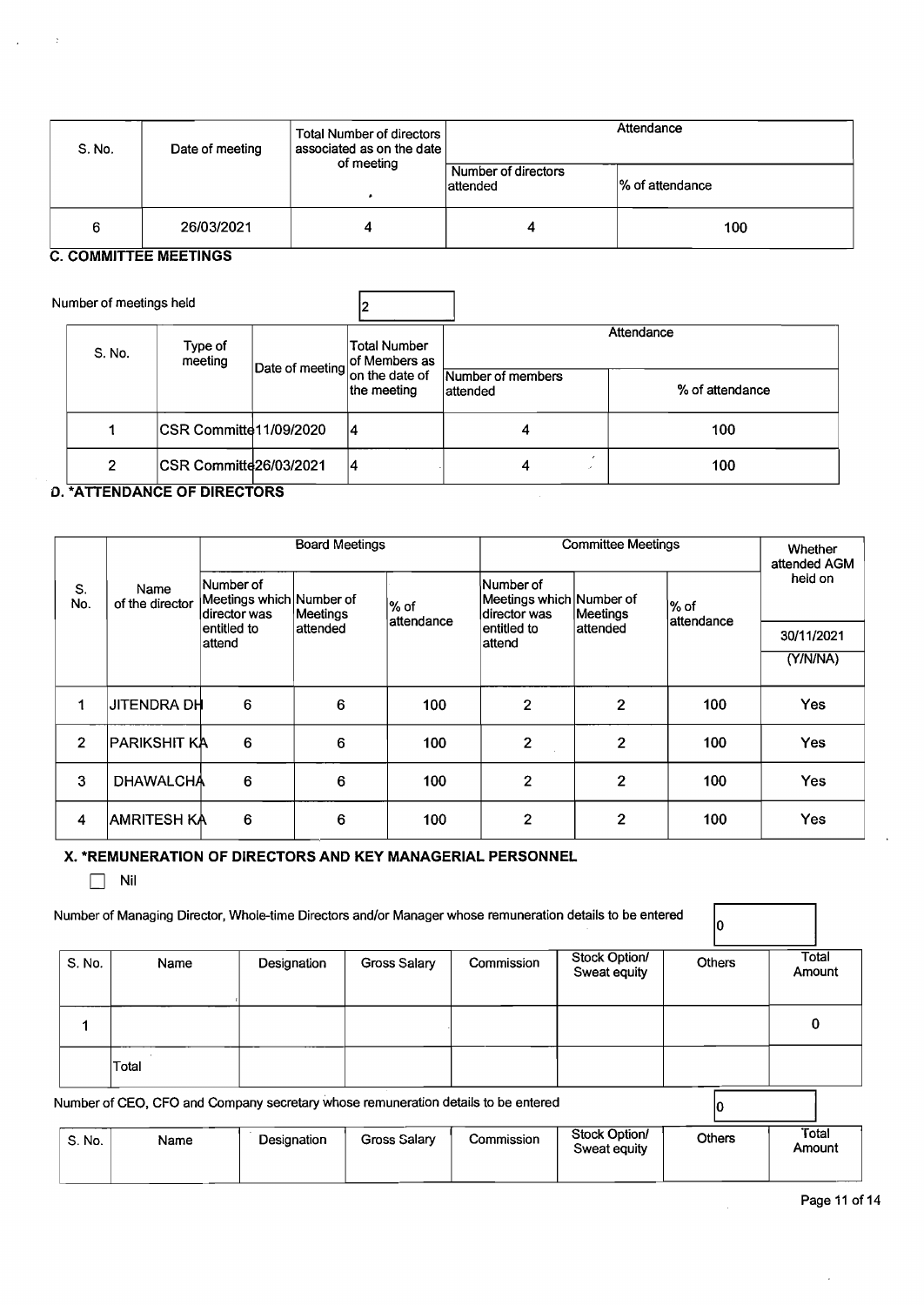| S. No.         | Name                                                               | Designation | <b>Gross Salary</b> | Commission | Stock Option/<br>Sweat equity | Others      | Total<br>Amount |
|----------------|--------------------------------------------------------------------|-------------|---------------------|------------|-------------------------------|-------------|-----------------|
| 1              |                                                                    |             | ٠                   |            |                               |             | 0               |
|                | Total                                                              |             |                     |            |                               |             |                 |
|                | Number of other directors whose remuneration details to be entered |             |                     |            |                               |             |                 |
| S. No.         | Name                                                               | Designation | Gross Salary        | Commission | Stock Option/<br>Sweat equity | Others      | Total<br>Amount |
| 1              | <b>JITENDRA DHAWA</b>                                              | Director    | 31,625,000          | 0          | 0                             | $\Omega$    | 31,625,000      |
| $\overline{2}$ | PARIKSHIT KAMAL                                                    | Director    | 15,625,000          | 0          | 0                             | $\mathbf 0$ | 15,625,000      |
| 3              | <b>DHAWALCHAND C</b>                                               | Director    | 18,125,000          | 0          | 0                             | $\mathbf 0$ | 18,125,000      |
| 4              | <b>AMRITESH KAMAL</b>                                              | Director    | 15,625,000          | 0          | $\cdot$ 0                     | $\mathbf 0$ | 15,625,000      |
|                | Total                                                              |             | 81,000,000          | 0          | 0                             | $\mathbf 0$ | 81,000,000      |

#### XI. MATTERS RELATED TO CERTIFICATION OF COMPLIANCES AND DISCLOSURES

- \* A. Whether the company has made compliances and disclosures in respect of applicable  $\bigcirc$  Yes  $\bigcirc$  No provisions of the Companies Act, 2013 during the year
	- B. If No, give reasons/observations

The company is required to comply with the provisions of CSR in pursuance of the Companies (Corporate Social Responsibility) Rules, 2014, but the company has not complied with the same.

#### XII. PENALTY AND PUNISHMENT - DETAILS THEREOF

# (A) DETAILS OF PENALTIES / PUNISHMENT IMPOSED ON COMPANY/DIRECTORS /OFFICERS  $\boxtimes$  Nil

| Name of the<br>company/ directors/<br><b>officers</b> | Name of the court/<br>concemed<br>Authority  | Date of Order | Name of the Act and<br>section under which<br>penalised / punished | Details of penalty/<br>punishment | Details of appeal (if any)<br>including present status |
|-------------------------------------------------------|----------------------------------------------|---------------|--------------------------------------------------------------------|-----------------------------------|--------------------------------------------------------|
|                                                       | (B) DETAILS OF COMPOUNDING OF OFFENCES       | ⊠<br>Nil      |                                                                    |                                   |                                                        |
| Name of the<br>company/ directors/<br>officers        | Name of the court/<br>concerned<br>Authority | Date of Order | Name of the Act and<br>section under which<br>loffence committed   | Particulars of<br>loffence        | Amount of compounding (in<br>Rupees)                   |
|                                                       |                                              |               |                                                                    |                                   |                                                        |

XIII. Whether complete list of shareholders, debenture holders has been enclosed as an attachment

@ Yes 0 No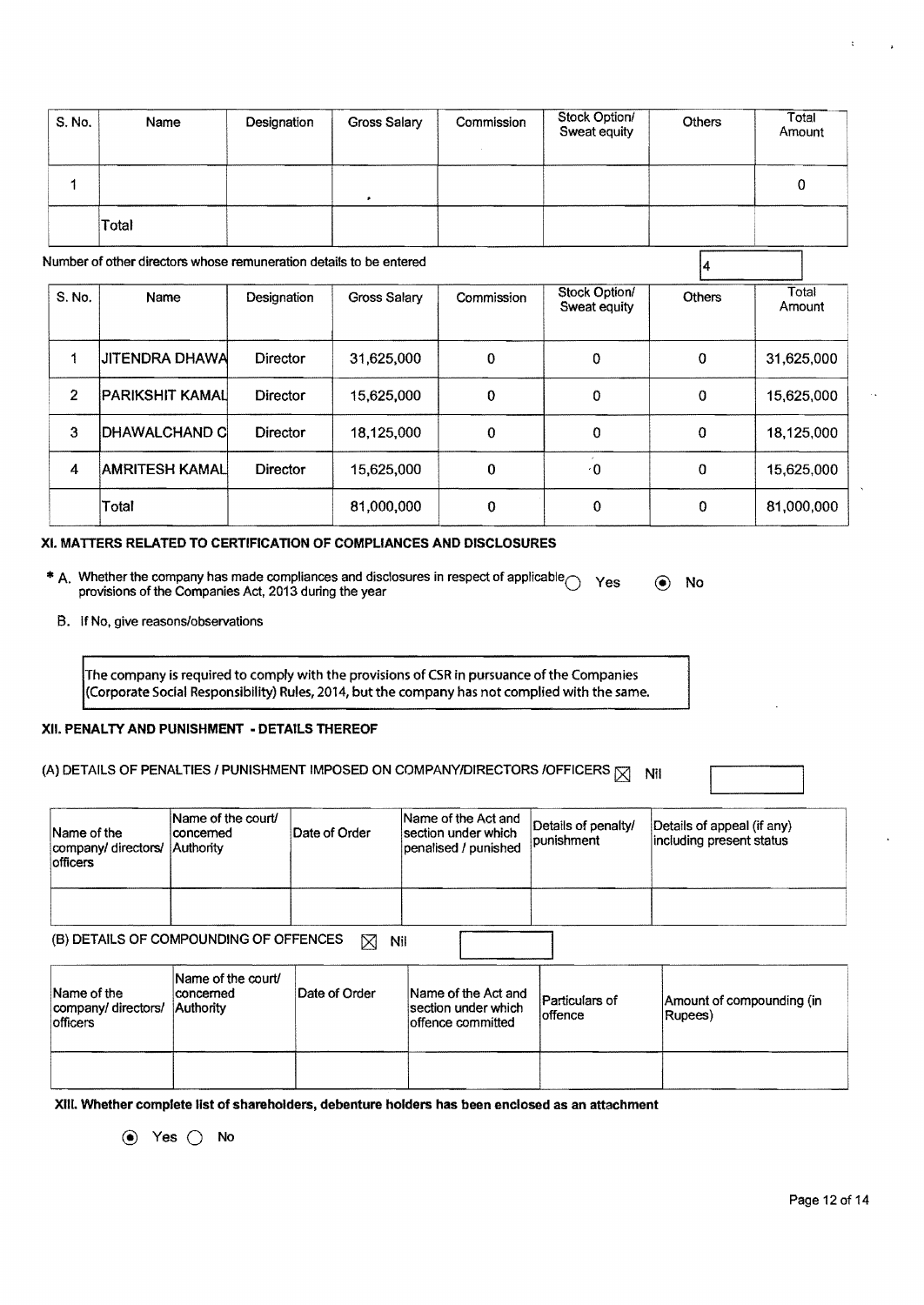#### XIV. COMPLIANCE OF SUB-SECTION (2) OF SECTION 92, IN CASE OF LISTED COMPANIES

In case of a listed company or a company having paid up share capital of Ten Crore rupees or more or tumover of Fifty Crore rupees or more, details of company secretary in whole time practice certifying the annual retum in Form MGT-8.

| Name                           | Komal Thakkar                      |  |
|--------------------------------|------------------------------------|--|
| Whether associate or fellow    | Associate <sup>O</sup> Fellow<br>0 |  |
| Certificate of practice number | 13120                              |  |

#### I/We certify that:

(a) The retum states the facts, as they stood on the date of the closure of the financial year aforesaid correctly and adequately. (b) Unless otherwise expressly stated to the contrary elsewhere in this Return, the Company has complied with all the provisions of the Act during the financial year.

(c) The company has not, since the date of the closure of the last financial year with reference to which the last retum was submitted or in the case of a first retum since the date of the incorporation of the company, issued any invitation to the public to subscribe for any securities of the company.

(d) Where the annual return discloses the fact that the number of members, (except in case of a one person company), of the company exceeds two hundred, the excess consists wholly of persons who under second proviso to clause (ii) of sub-section (68) of section 2 of the Act are not to be included in reckoning the number of two hundred.

#### Declaration

| I am Authorised by the Board of Directors of the company vide resolution no | dated | 01/11/2021 |  |
|-----------------------------------------------------------------------------|-------|------------|--|
|                                                                             |       |            |  |

(DD/MM/yyyy) to sign this form and declare that all the requirements of the Companies Act, 2013 and the rules made thereunder in respect of the subject matter of this form and matters incidental thereto have been compiled with. I further declare that:

- 1. Whatever is stated in this form and in the attachments thereto is true, correct and complete and no information material to the subject matter of this form has been suppressed or concealed and is as per the original records maintained by the company.
- 2. All the required attachments have been completely and legibly attached to this form.

Note: Attention is also drawn to the provisions of Section 447, section 448 and 449 of the Companies Act, 2013 which provide for punishment for fraud, punishment for false statement and punishment for false evidence respectively.

To be digitally signed by

| Director                        | <b>JITENDRA</b><br>第二<br><b>DHAWALCHALL</b><br>ND KANUGO <del>ELETIKI</del>                                          |
|---------------------------------|----------------------------------------------------------------------------------------------------------------------|
| DIN of the director             | 00935049                                                                                                             |
| To be digitally signed by       | <b>IKOMAL</b><br>Digitally signed by<br>KOMAL IGRUPERH<br><b>KRUPESH</b><br>THAKKAR<br>-2022.01.24<br><b>THAKKAR</b> |
| Company Secretary               |                                                                                                                      |
| • Company secretary in practice |                                                                                                                      |
|                                 |                                                                                                                      |

Membership number 10158 Certificate of practice number

13120